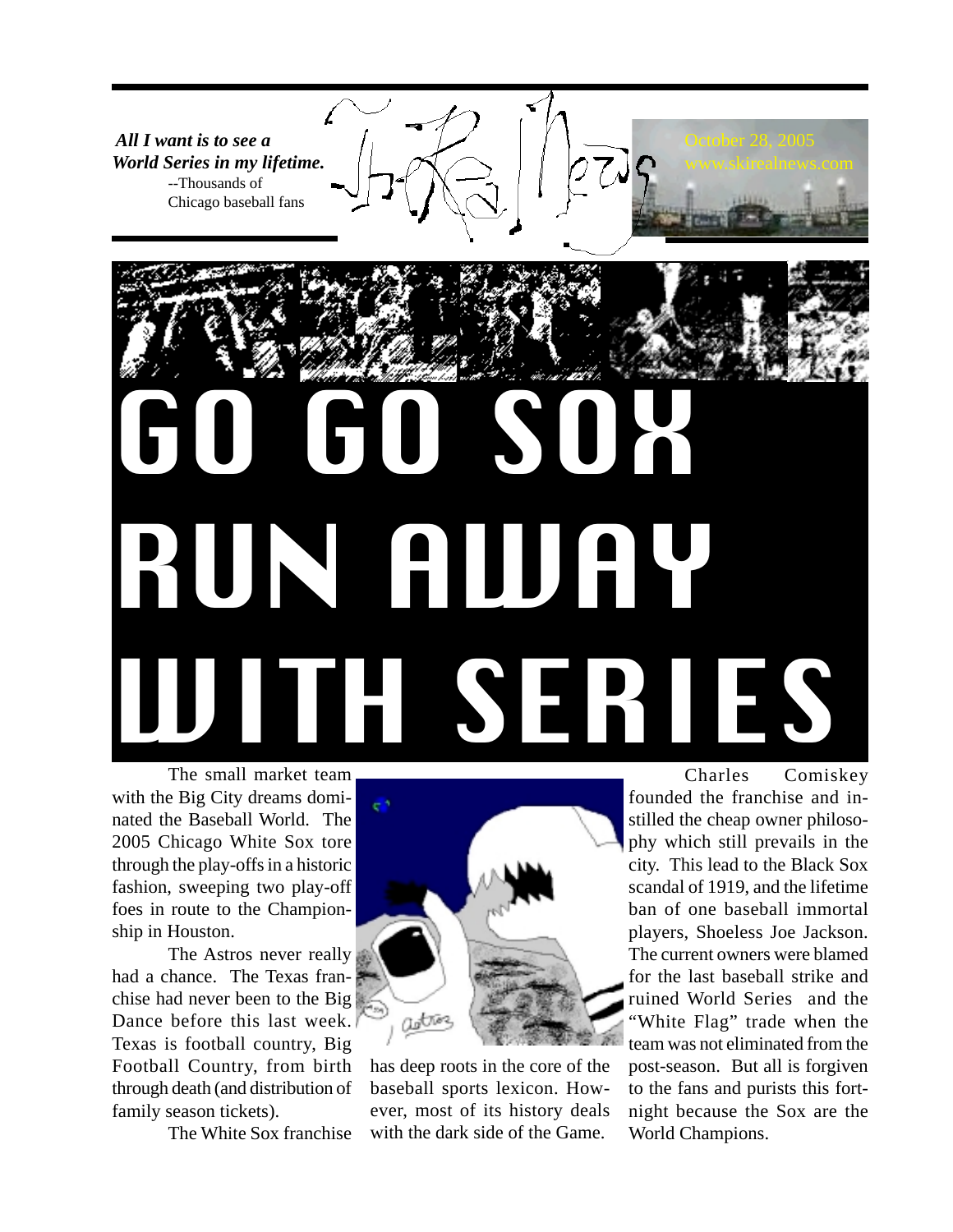The morning after the Victory, there was the first hard frost of the season. The ticker tape parade north on LaSalle Street cut through the crisp fall air. No one cared. This was the city's day to revel in its sports heroes; to have one of those rare "community" moments.

The 2005 White Sox played like champions the entire season, but stayed under the national radar. Like an odorless deadly gas, the Sox led from wire to wire to capture the first baseball world title since the pre-Black Sox of 1917. A team of non-superstars, journeymen grinders, playing fundamental

baseball in the shadow of the Other Baseball team in town playing marketing games, is a lost story like a non-fatal ore barge shipwreck on Lake Michigan.

The networks are moaning about the Series having the lowest ratings in modern history. It is the network's own fault: Fox starts its baseball coverage in July when the season is about half over, and the national broadcasts focus mostly on east coast teams like the Red Sox or the Yankees or west coast

teams like the Dodgers. The nation could have joined the bandwagon of the Go Go Sox if the network showed some of their regular season games. There was no bandwagon to jump onto because it never came to the other 49 states.

Baseball is mostly a territorial fan base. The Sox's fan base has been mis-identified as being South Siders from Bridgeport. But the Sox season ticket<sup>®</sup> holder mirrors the Chicago Cub fan: upper middle class, located in

the northwest suburbs. The Cubs big draw is the nouveau Yuppie Gen X drinker crowd that falls into the largest north side tavern called Wrigley Field. The Sox



THE IRISH WAKE OF THE LATE WHITE SOX

walk-up crowd is the Hispanic and blue collar family crowd who cannot afford to attend many

Judge Bouter's Past Record from the Haw Hampahira High Court

TODAY'S SPECIAL: **HERO SANDWICH** 



games.

Only a generation ago, it was a baseball fan's luxury to have two teams in town. There were no interleague play except

> for the All-Star game and the World Series. If you wanted to see superstar players in the American League, you'd go to Comiskey Park. The Yankees were always the big draw.

Less than a generation ago, new Sox ownership threatened to move the team to Tampa unless it got a sweetheart new stadium deal. The politicians relented and another cookie-cutter concrete circle was built on the hallowed grounds of McCuddy's across from old Comiskey Park. We were at the Irish Wake when the old park was destroyed in 1990. That was an end of

another era, a time capsule lost, from the Golden Age of Youth.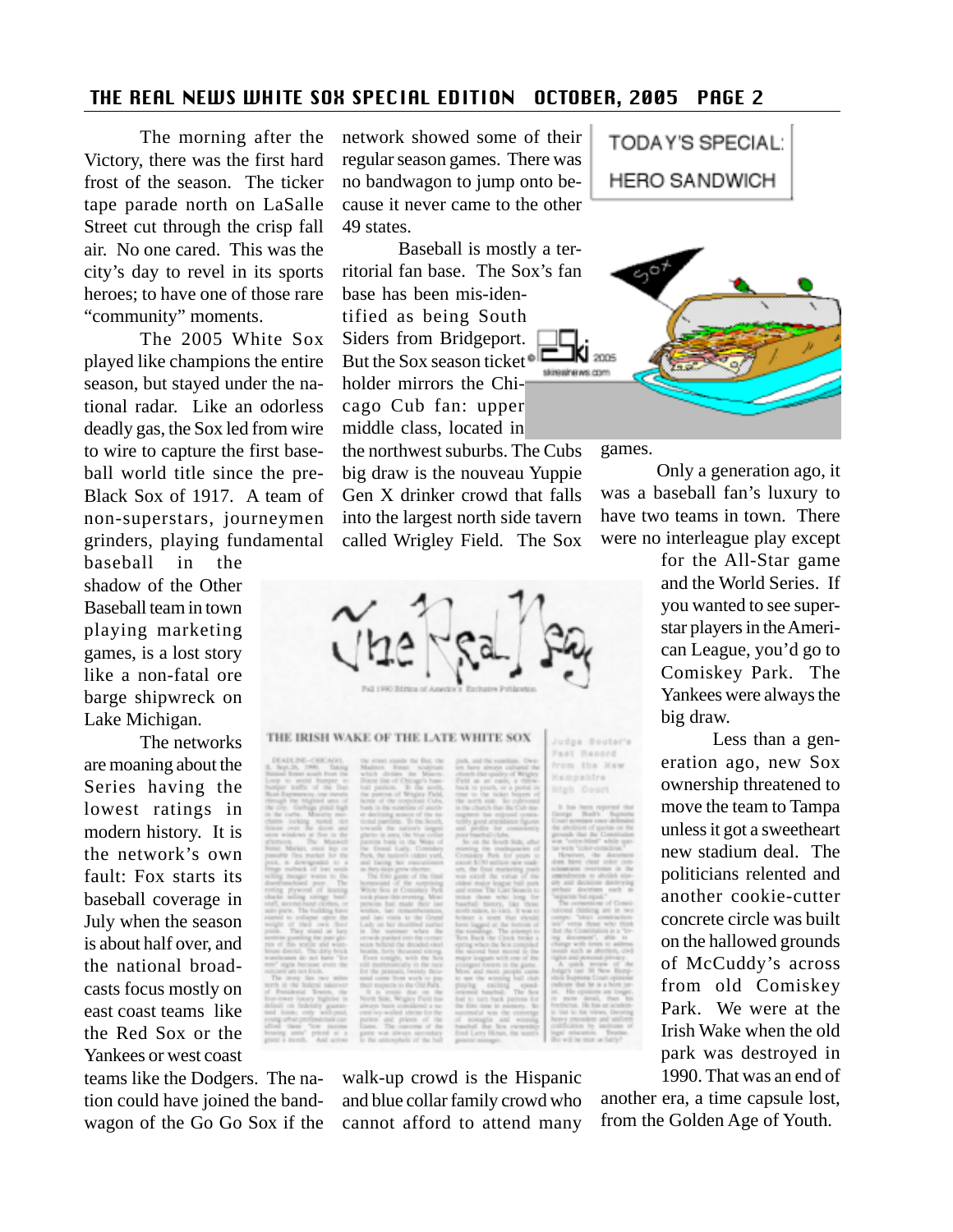OCTOBER 13, 2005-- The national, regional and local media's moth to a single flame sole concentration of the controversial play in the bottom of the 9th inning missed the key element of the contest that Mark Buehrle pitched like Koufax in his prime.

But everyone is digesting the A.J. Pierzynski play (" stealing first base") so here is my morning nasal drip, projectile vomiting on the subject:

How many wrongs/mistakes make a right?

Mistake #1: A.J. swinging like an 82 year old man falling out of his wheelchair.

Mistake #2: Josh "Oh My Gosh" Paul catching the pitch backhand-down. With the creased catching gloves, catchers can get lazy (as Pierz did earlier in the game with a passed ball on a strike). If Paul had an older glove, a traditional bowl design, he would have had to knee drop and cup the glove up toward his face in order to catch the pitch. This would have given the ump a clear view of the ball. But instead, the backhand maneuver looks like from the ump's angle as a "trap." Harold Reynolds commented after the play that in the split second of the catch, the glove, its straps hitting the ground could give off the sound of a ball hitting the dirt.

Mistake #3: Ump Eddings marching band hand gestures confused everyone. First the straight right arm to signal no foul tip; then the right arm bicep curl to signal a strike; then another straight right arm . . . his explanation was that he only signaled a strike but not an "out."

Mistake #4: Listening is a Skill. John Kruk commented after the replays that the video is only part of the play. If the umpire did not verbally call A.J. "out," then the play remained "alive." During the game, it appeared that the home plate ump was consistently calling balls and strikes and outs verbally (as the Fox microphone behind home plate picked up some of the more animated calls.) Pierzynski said he looked back after the swing because he did not hear the ump say "out." Pierz had been behind the plate the entire game and knew Eddings mannerisms; Paul did not.

Mistake #5: Paul dribbling the ball back to the mound believing he caught the third strike- inning over. However, it is not Paul's call when the inning is over, it is the man over his shoulder's call. If A.J. did not hear the bark "out" then neither did Paul. In the history of the catching profession, with close calls on swinging strikes in or near the dirt, it is "best practice" for the catcher to tag the batter to confirm the out even if it is not necessary.

Mistake #6: Escobar walking off the mound not reacting when Pierzynski started to run toward first base. Something should have signaled fireworks, marching band music or something in his head on why the slow-footed Sox catcher was running toward first. The ball was only a few feet away from him; a simple spring training bunt drill, grab and throw, would have ended the inning.

Mistake #7: Manager Mike of the Angels not PROTESTING the game. Regular season rules apply to the post season. He made the on-field appeals to no avail. If he believed that the umps made an absolute bogus call which COULD cost him the game, he should have protested the call, and protested the game to the official scorer in the booth. If the Angels won, he could have withdrawn the protest. If the Angels lost because of the call (which they did), he could have put the entire league office and umpiring officials on the griddle to decide the protest. The replays and the public opinion dynamic would have been on the Angel's side. The decision the next day could have been a) ump's judgment call stands or b) bad call, continue to play the Game starting at the top of the 10th. (The latter would have Bud Selig running around town in an armor limo).

Mistake #8: With two outs and 0-1 count, the Angels should have known that Ozuna would attempt to steal second (he bluffed on the first pitch). The Angels should have called a pitch out on the second pitch. Instead, Paul double clutched the strike and no throw to second on the steal. The stolen base was the key to getting the run to score on Crede's double on the next pitch.

Mistake #9: Allowing Lou Pinella to broad-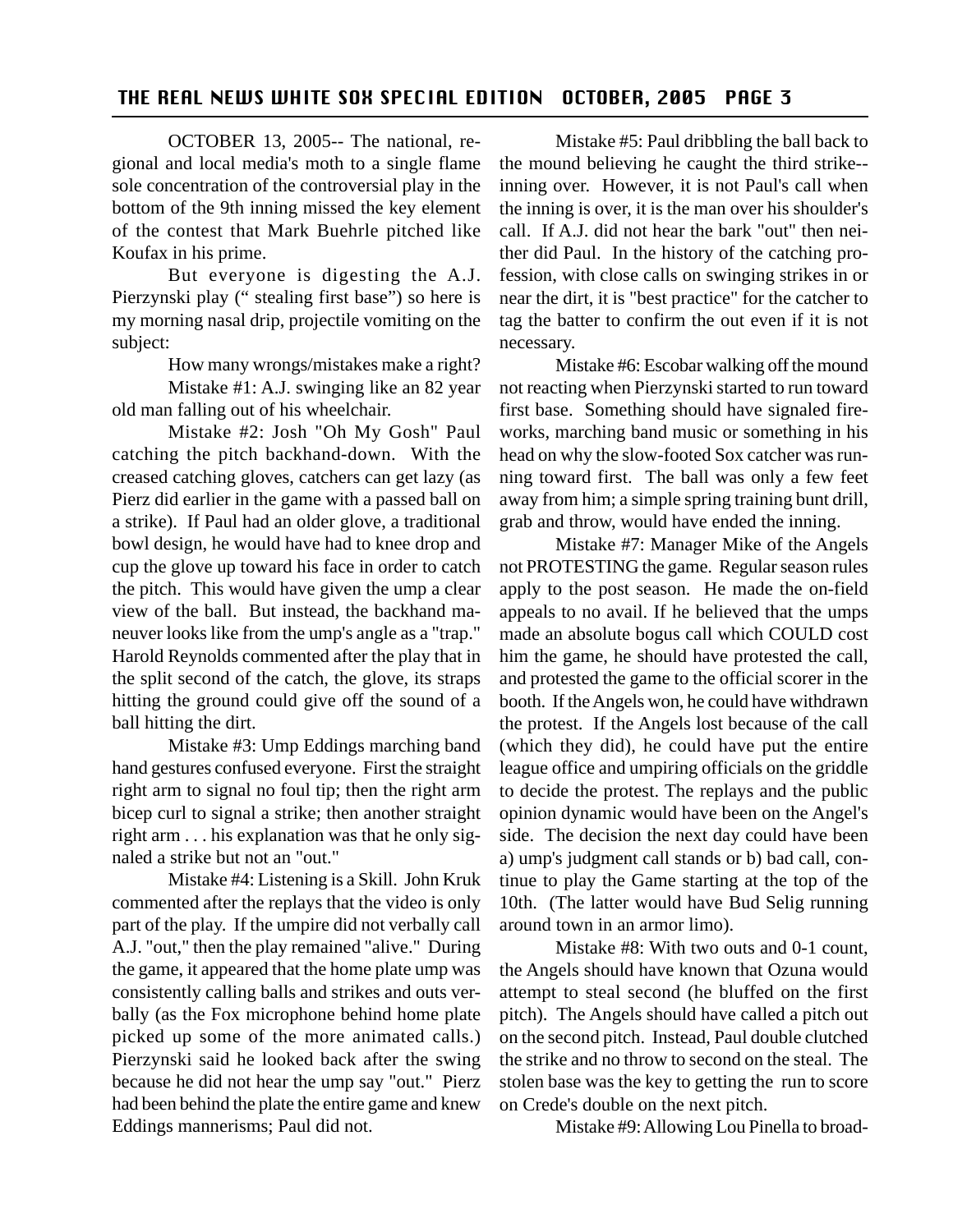#### A CHICAGO PARABLE THE REAL NEWS WHITE SOX SPECIAL EDITION OCTOBER, 2005 PAGE 4 LOST IN THE WOODS

Joe Morgan's one man crusade against Ryne Sandberg going into the Hall of Fame was lost when Ryno made his speech in Cooperstown this summer. Morgan wanted to keep the second baseman wing of the Hall to himself. Then he returned to the broadcast booth to start an old-timers crusade against the Steroid Era sluggers who are tarnishing the game's record book and soiling the memory of his fellow Famers. This crusade has faded away without a whimper.

During the World Series, Morgan found it necessary to proclaim that the Astros roster was devoid of African-American players. He took it as a personal insult. But he missed the point, demographically, culturally and politically. The Astros philosophy has been to draft college baseball players. The team represents a fraternity style club sport. The team also has many Latin ballplayers. The White Sox take the other approach and have gone international for talent. The Game mirrors the Nation in many respects; it always was a bellwether of cultural acceptance. The largest growing segment of the population is Hispanic, not Black. That is why clubs have a growing minority

*A man walks into a neighborhood tavern. He sits on a bar stool in the middle of the bar. To his left is a depressed penguin. After ordering his cold beer, the man asks "Why you so glum, chum?" The penguin replies that he is worried about the polar ice caps melting. "That's heavy," the man mutters. He looks to his right and sees an Angel with slumped wings. "Hey, Angel," the man asks, "why are you so depressed?" The Angel replies that the summer drought has killed many living things. "That's heavy, too," the man mutters.*

*He takes a deep swig of his beer. He sighs and asks the bartender why this place is so depressing. The bartender replies "it's always like this here in Chicago." The man looks around to the penguin and the Angel and scratches his head. "Why?" he finally blurts out loud.*

*The bartender shakes his head. "Because this is a Cub bar and everyone in it is waiting for Hell to Freeze Over."*

ranks, but not in Morgan's traditional sense. Black Americans now rank 4th in total population behind Whites, Asians and Hispanics. Hola, Joe.

| om F:<br>n. |  |
|-------------|--|
|             |  |

cast the game. For an animated manager, he is duller than a serial killer's butcher knife. His yarns (yawns) kept the batters swinging like zombies during the game.

Any time a Chicago team is involved in any play-off, something WEIRD must happen. It is the destiny of the City not to be known for championships but WEIRDNESS. And when the Weirdness Turns Pro, one only has to look to the Ex-Cub factor to determine the outcome of the World Series.

The team with the most ex-Cubs in the playoffs was the Yanks and they stank.

Now, with the remaining four teams, there is a slight possibility that the World Series WILL NEVER END!! The 7th game will continue for hundreds and hundreds of innings without a victor . . . . because of the following:

The Cards have 4-ex Cubs which spells

CERTAIN DOOM. (Grudz, King,Mahoney & Taverez)

The Astros have 1 ex-Cub, Vizcanio.

The Angels have one ex-Cub, 9th inning spotlight catcher Josh Paul! (2003: 3 games with Cubs, 6 AB, .000 average!)

This should have guaranteed a White Sox winner, except the Sox have an ex-Cub, too (Gload). Can we gloat about a guy who played 18 games without anyone noticing in 2000, and batted a cool .194?)

If the Astros play either the Sox or Angels, the ex-Cub factor means the first Infinite World Series. Think about the possibility . . . none of the current Cubs will get hurt in Spring Training if the WS is still in progress; Nomar will end his career as a Cub with TWO SAVES!!!! (Boston Harbor rescue story people!)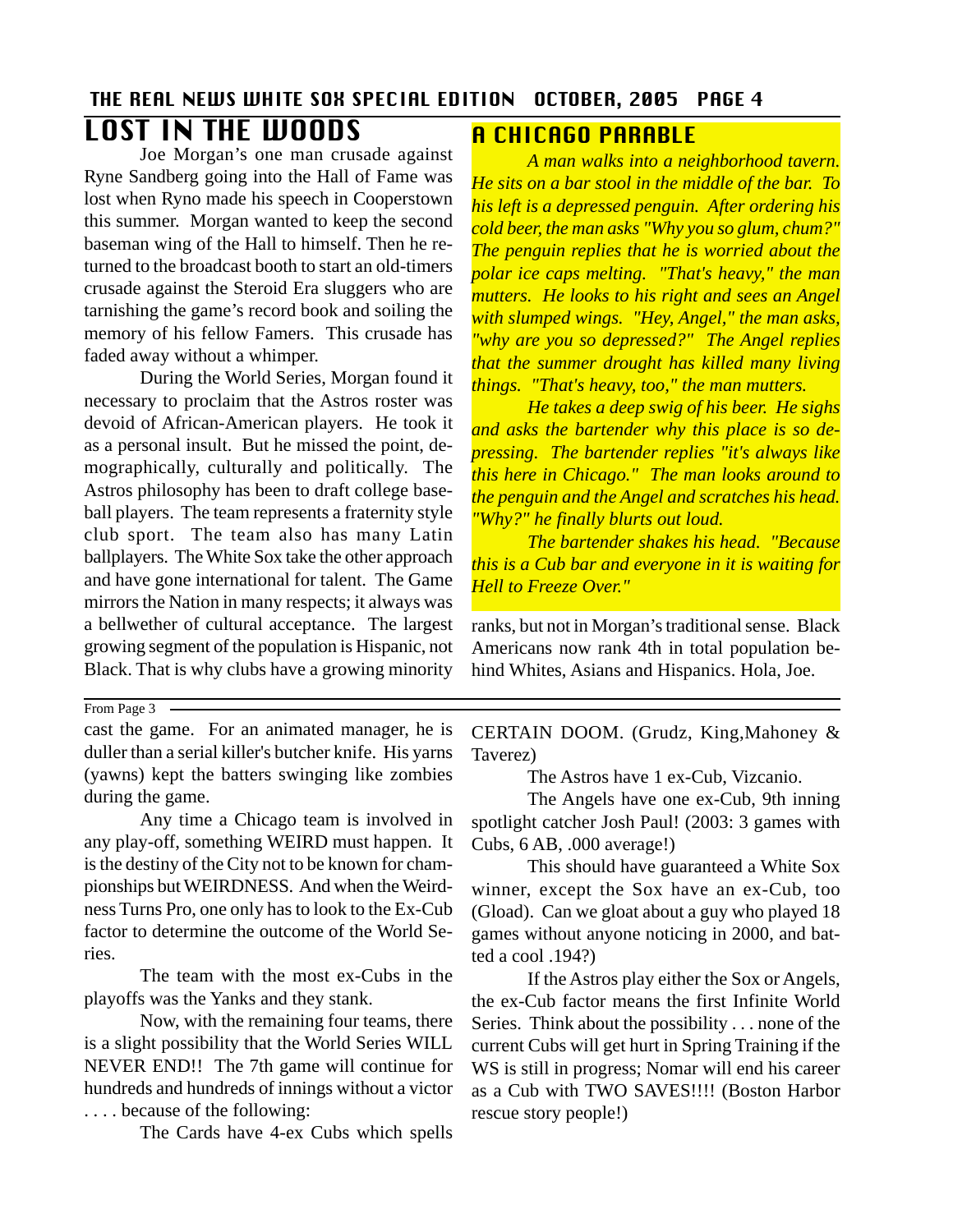OCTOBER 24, 2005 --- They looked miserable. Their hawknoses protruding from the bottom of Hefty garbage bags. The cold rain pelting their shoulders to the bone. The clouds of their own breath warming the snotcicles forming below their noses. They looked miserable.

By teleportation, those miserable faces huddled in the pricey confines of new Soldier Field as the non-octane Bears waddled through an extremely, dental procedure like, contest against another hapless opponent, the Ravens, were huddled in the newly upscale pricey sections of the New Sox Park, being soaked with the chilled northeasterly rain.

Most of the game, the fans could not clap for fear that the frostbite would dislodge a fingertip. Any roars would inhale the damp air to form lung slushies. Yes, those south side souls were miserable in the firework glow of the fall classic.

Just as the Bears could not complete a slant if Lovie Smith's family was being held hostage by football terrorists, the increasing "slant" on the South Side Series has been not the actual game or the Sox players, but really on how the White Sox success will affect the Cubs. The collective head scratch would say, "Who cares!" but even in the overproduced, annoying metagraphics, insanely stupid Fox broadcasts, this subject was brought up the national opinionators. Why does the focus continually shifts back to the north side in the glory days of the south side? Because the dominant media franchise, the Tribune, has slanted its coverage of sports to determine that the Sox are still an annoyance in the big city sports scene. The Cubs are building new, expensive bleacher seats this winter; competition from the Sox could dampen the need for constant Wrigley sell-outs to bolster the sagging Tribune bottom line. And who wants to see those miserable corporate faces in their warm sky boxes during the bright, warm, sunny summer days?

The Sox fans endured the cold, the rain, the long commercial breaks because they had to and they wanted to; this is what parents instilled in the children at the ball yard: patience rewards.



The 2005 White Sox are showing the swagger of the 1985 Bears. In close games, they do not panic. They remain loose and confident. In 1985, the Bears went to the field knowing that they were going to destroy the opponent, and the opponent knew it. The Patriots in the Super Bowl would have rather been on a Southern chain gang than being manhandled by the champions. It was only a matter of Time until the game was iced in traditional Sox fashion. Nothing would dampen the victory, not even the cold hard gray rain. The victories in the post season continue to roll like thunder across the plains.

Carl Sandberg wrote about the pastoral quality of the linear game of baseball. Studs Terkel recorded the common man's stories relative to the circular nature of progressive class distinction. The Sox play baseball in the grinding, blue collar work ethic; nothing fancy, nothing manicured; nothing pretty. No nonsense, no excuses. The Cubs cater to the white collar, corporate event planner. To lose is still entertainment to the latter club.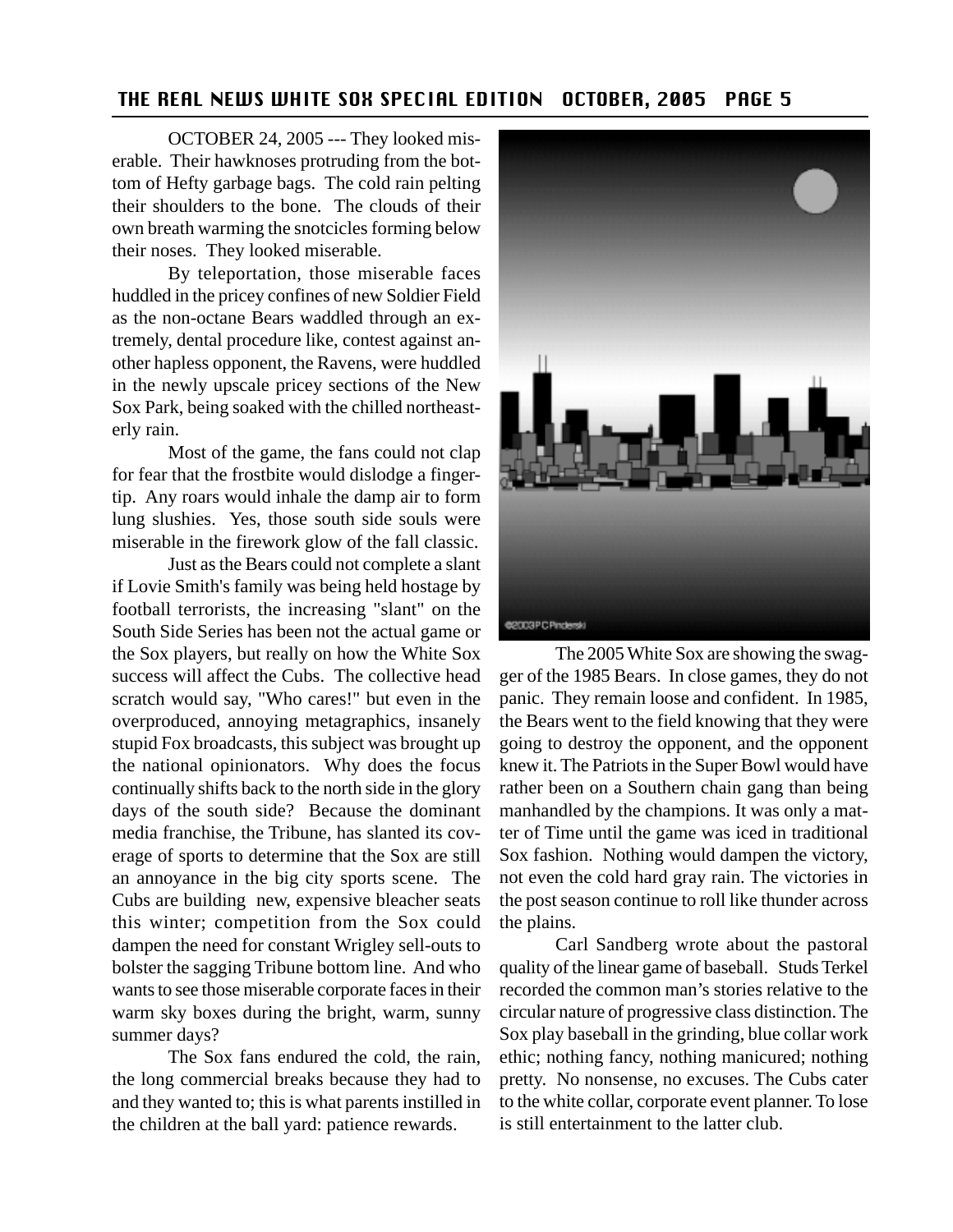

OCTOBER 26, 2005-- The long Zoning Board of Appeals meeting lasted well past 10 p.m. I had no indication that the Sox game would still be on until I got back into the car to head home.

Upon arriving at the homestead, and finding that the VCR still won't program tape with the Commiecast box, I sit down to see the last innings or so . . . I thought. Another two hours and 45 minutes of sitting down to see the last innings or  $so \ldots$ 

The Fox cameras continued to pan the stands, and the pictures of the fans were those of shell-shocked refuges, people who witnessed a horrific traffic accident, people at a wake; for a moment, it was stock film footage of Cub fans.

It reminded me of the time in the early 1980s when I met the gang at Wrigley Field in the 8th inning of a feeble Cub-Pirate(?) contest. This was the era when the Cubs did not sell out; the stands were wide open; you could get a front row seat at the ticket window a minute before the first pitch. Coming from work, I sit down and the remarks fly like "Nice of you to show up." But then, a rally and another 9 innings of baseball was played, with Harry Caray singing a SECOND 7th inning. If I recall correctly, the game ended with Nielsen trying to determine whether he would spend his last \$5 on gas to get back to Charleston or buy a sock puppet. Of course, he bought the sock puppet.

So, Ken Williams only trading deadline move to bring a piece of deadwood to the already hard bench actually paid off last night with Blum hitting a 14th inning home run, as Buerhle was doing his Wilbur Wood impersonation in the bullpen. It was kind of disappointing that the Sox actually took the lead in the 14th. Both managers were out of pitchers and bench players (except one pinch hitter each). Astros Game 4 starter Backe ran out to the bullpen in the 14th to warm up because Marte was still pitching (so an opponent always has hope). If the game continued, Backe would have had to pitch, and there would have been no one else (Clemens?) so the second game of today's day-night doubleheader, Game Four, would be a mess for the Astros. Bud Selig would be called to the field to confer with the managers after they ran out of pitchers like during that ill-fated All-Star Game in Milwaukee. Selig would have called the game a tie in the 16th because he would have been late returning to his suite to get his beauty sleep.

Geoff Blum?? Who knew he made the playoff roster??

Did you see his hair? It was like a porcupine jumped on an electric transformer.

Yes, it was an electric moment, but not with that much voltage.

Best moment? Phil Garner throwing a stool against the dugout wall.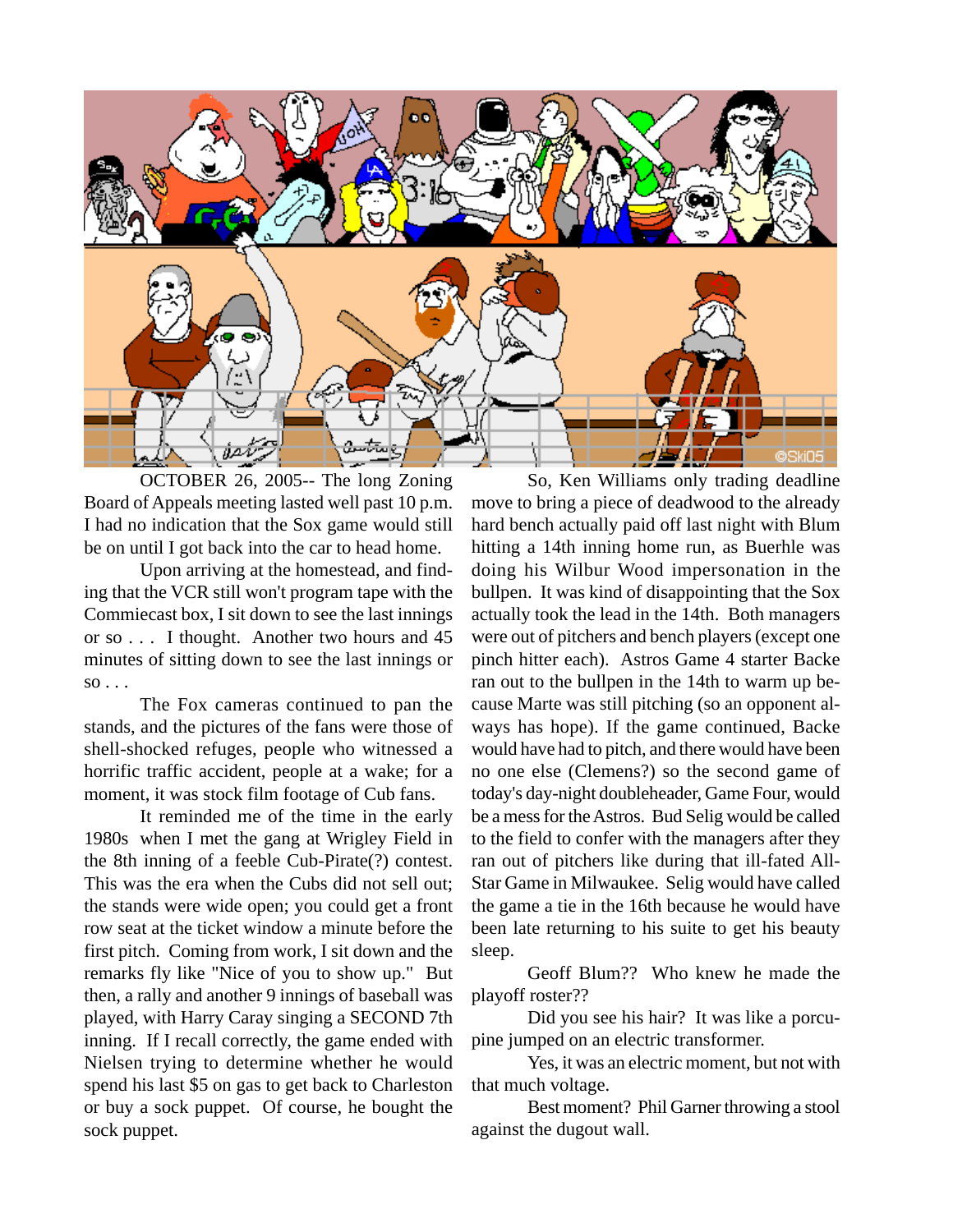OCTOBER 27, 2005--- One has had to tune out the overproduced, musical snippets of the Fox telecast fillers, so when the Sox players adopted a Journey song as a theme song for their faltering season no one should really care, except Steve Perry, who got comp tickets to Game 4. Bastard.

It was not that the Sox played especially well; it was the Asters played like they had a heavy cowbell around each of their necks in the class of a full size Buck sedan. Fireplug Phil (Garner) made the perfect "Dusty Baker move" when he took out the only thing that was working last night, Back, for a pinch hitter when the game was tied. A manager who is not a deer caught in the headlights would have kept the good hitting pitcher in the game, and let him throw until he did a Dombrosky, and have bits of bone and tendon fly to the backstop to put some blush in Barbara Bush's cheeks.

One key statement lost in the Sox locker room celebration should have pulled a pall on that Irish Wake. Reinsdorf said that "organizations win championships." I heard that and the mental video tape loaded Reinsdork's Buddy Jerry Krause making that bold statement at the end of the Bull's run, and immediately dismantled the club instead of paying the players their current market value.

Any Sox free agent should relish the experience, and his teammates on the plane ride home, because you will have a new address next spring. (Sox FA: Blum, Widger, Thomas, Konerko, Everett). Ozzie will want "everybody" back, especially his pitchers and pitching coach, but Brandon McCarthy is the farm phenom so at least one arm will have to go (El Duque? Marte?) Konerko will be playing in California next season; Thomas probably won't be able to walk. The "organization" will use its championship good will to allow the tide of free agency dollar surf to take big money players and a higher payroll away from the Sox. Remember, the Sox are the ghost of Charles Comiskey to this day: the team extorted 2006 season ticket money from people just so one could obtain a ticket to a WS game. That is squeezing pennies from a situation. It does not matter to Reinsdorf's group because that championship pennant will forever fly above Sox Park. He can go to owners meetings with the new pinky ring showing the other elitist owners that he is in an even more elitist sub-club, championship owner. And his investment group will also want to cash in -- more profits to investors (which means less payroll, higher ticket prices, push the merchandise).

Now, the national media has proclaimed the Sox as taking over Chicago with the championship last night. This is now a Sox town. Hardly. At the 7-11 this morning, there were three bundles of Chicago Tribunes with the front page scream BELIEVE IT! but the Sun-Times was sold out. The S-T is the newspaper of news readers' choice; the Trib is an entertainment company which cross promotes and slants coverage toward the Cubs -- even during the playoffs. The Trib owns the top newspaper, radio station and local television station, and is the 500 lb gorilla in the local cable sports channel joint venture with all the local teams. The Sox story will quickly fade by Thanksgiving when the tailgaters at Soldier Field are burning polish sausage in the name of Bear tradition.

The Sox championship will rank as a Rushmore moment for any Chicago baseball fan, but in the transcendent nature of the causal sports fan or culturist bandwagon jumper, the Sox title would barely make the Top Ten list.

1. The 1985 Bears disemboweled their opponents in the Monster of Midway style that fans bloodlusted for, not seen since the Roman gore orgies of the Empire.

2. The 1963 Bears have held on to the hearts and minds of the parents and grandparents 1985 Bear fandom to bridge the generations through Ditka. At charity events and auctions, the 1963 Bears still hold their own in the hearts and minds of the general public.

3. - 8. The Bulls championship(s) in any order that King Michael would put them in.

9. The Cubs 2003 divisional championship will continue to spark baseball memories (and nightmares) forever.

10. The Sox World Series victory of 2005. Continued next Page